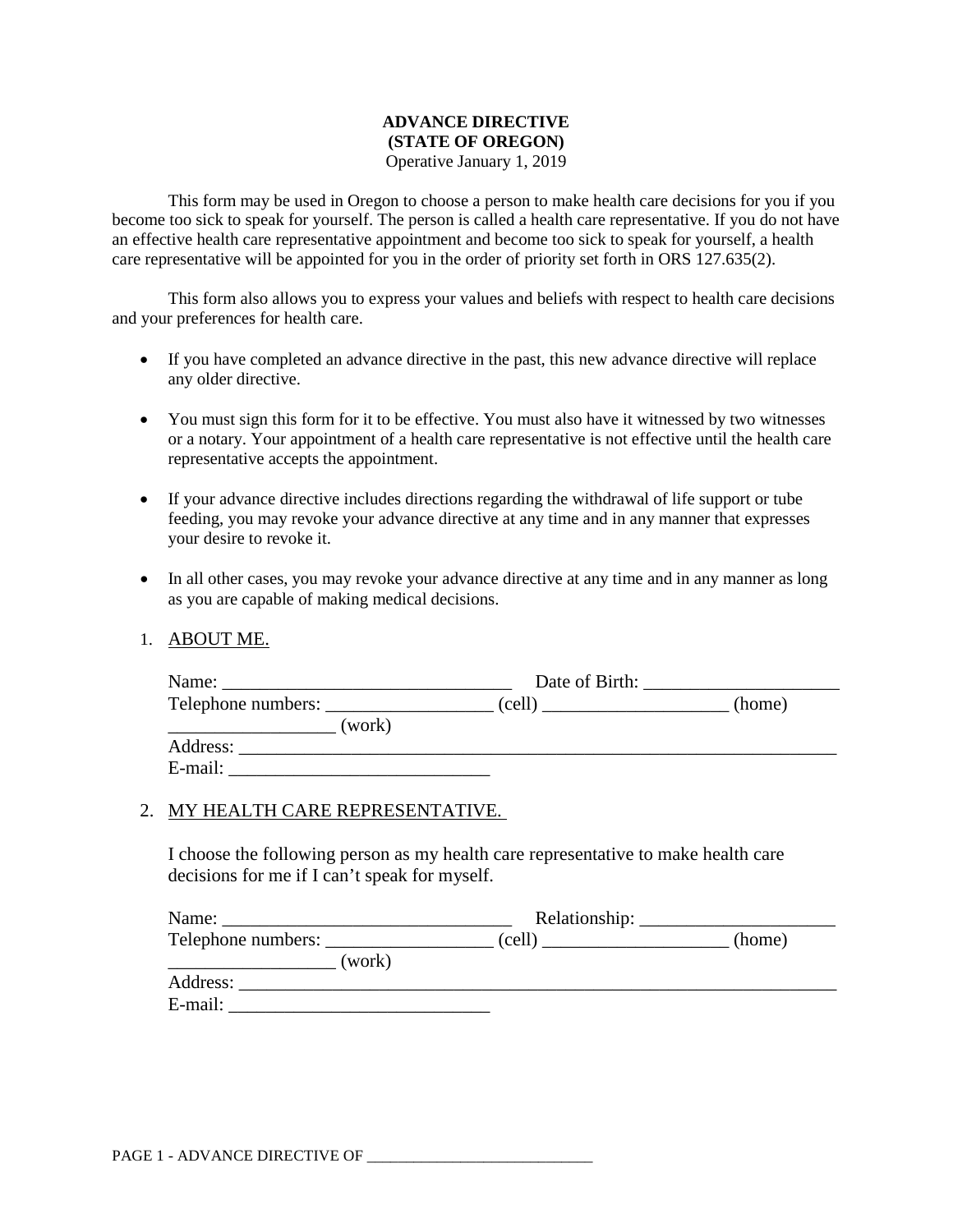I choose the following people to be my alternate health care representatives if my first choice is not available to make health care decisions for me or if I cancel the first health care representative's appointment.

| First alternate health care representative:                                                                                                                                                                                                                                                                                                                                                                          |  |
|----------------------------------------------------------------------------------------------------------------------------------------------------------------------------------------------------------------------------------------------------------------------------------------------------------------------------------------------------------------------------------------------------------------------|--|
|                                                                                                                                                                                                                                                                                                                                                                                                                      |  |
|                                                                                                                                                                                                                                                                                                                                                                                                                      |  |
| $\frac{\sqrt{1-\frac{1}{2}}}{\sqrt{1-\frac{1}{2}}}\left(\text{work}\right)$                                                                                                                                                                                                                                                                                                                                          |  |
|                                                                                                                                                                                                                                                                                                                                                                                                                      |  |
|                                                                                                                                                                                                                                                                                                                                                                                                                      |  |
| Second alternate health care representative:                                                                                                                                                                                                                                                                                                                                                                         |  |
| Telephone numbers: _______________________(cell) _____________________(home)                                                                                                                                                                                                                                                                                                                                         |  |
| $\frac{1}{\sqrt{1-\frac{1}{2}}\sqrt{1-\frac{1}{2}}\sqrt{1-\frac{1}{2}}\sqrt{1-\frac{1}{2}}\sqrt{1-\frac{1}{2}}\sqrt{1-\frac{1}{2}}\sqrt{1-\frac{1}{2}}\sqrt{1-\frac{1}{2}}\sqrt{1-\frac{1}{2}}\sqrt{1-\frac{1}{2}}\sqrt{1-\frac{1}{2}}\sqrt{1-\frac{1}{2}}\sqrt{1-\frac{1}{2}}\sqrt{1-\frac{1}{2}}\sqrt{1-\frac{1}{2}}\sqrt{1-\frac{1}{2}}\sqrt{1-\frac{1}{2}}\sqrt{1-\frac{1}{2}}\sqrt{1-\frac{1}{2}}\sqrt{1-\frac$ |  |
|                                                                                                                                                                                                                                                                                                                                                                                                                      |  |
|                                                                                                                                                                                                                                                                                                                                                                                                                      |  |

## 3. INSTRUCTIONS TO MY HEALTH CARE REPRESENTATIVE.

If you wish to give instructions to your health care representative about your health care decisions, initial one of the following three statements:

\_\_\_ To the extent appropriate, my health care representative must follow my instructions.

\_\_\_ My instructions are guidelines for my health care representative to consider when making decisions about my care.

\_\_\_\_\_\_\_\_\_\_\_\_\_\_\_\_\_\_\_\_\_\_\_\_\_\_\_\_\_\_\_\_\_\_\_\_\_\_\_\_\_\_\_\_\_\_\_\_\_\_\_\_\_\_\_\_\_\_\_\_\_\_\_\_\_\_\_\_\_\_ \_\_\_\_\_\_\_\_\_\_\_\_\_\_\_\_\_\_\_\_\_\_\_\_\_\_\_\_\_\_\_\_\_\_\_\_\_\_\_\_\_\_\_\_\_\_\_\_\_\_\_\_\_\_\_\_\_\_\_\_\_\_\_\_\_\_\_\_\_\_ \_\_\_\_\_\_\_\_\_\_\_\_\_\_\_\_\_\_\_\_\_\_\_\_\_\_\_\_\_\_\_\_\_\_\_\_\_\_\_\_\_\_\_\_\_\_\_\_\_\_\_\_\_\_\_\_\_\_\_\_\_\_\_\_\_\_\_\_\_\_

\_\_\_\_\_\_\_\_\_\_\_\_\_\_\_\_\_\_\_\_\_\_\_\_\_\_\_\_\_\_\_\_\_\_\_\_\_\_\_\_\_\_\_\_\_\_\_\_\_\_\_\_\_\_\_\_\_\_\_\_\_\_\_\_\_\_\_\_\_\_

\_\_\_ Other instructions: \_\_\_\_\_\_\_\_\_\_\_\_\_\_\_\_\_\_\_\_\_\_\_\_\_\_\_\_\_\_\_\_\_\_\_\_\_\_\_\_\_\_\_\_\_\_\_\_\_\_\_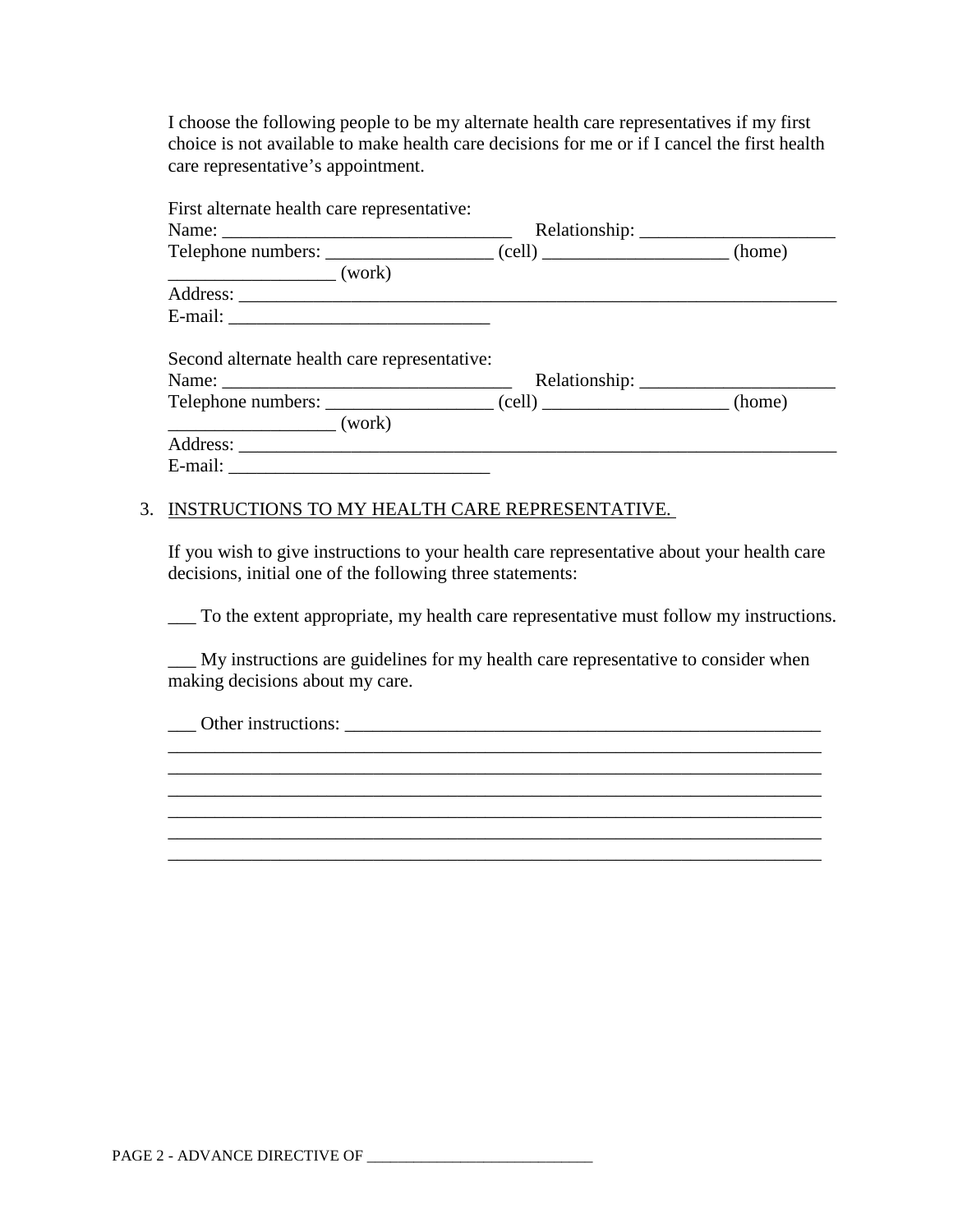## 4. DIRECTIONS REGARDING MY END OF LIFE CARE.

In filling out these directions, keep the following in mind:

- The term "as my health care provider recommends" means that you want your health care provider to use life support if your health care provider believes it could be helpful, and that you want your health care provider to discontinue life support if your health care provider believes it is not helping your health condition or symptoms.
- The term "life support" means any medical treatment that maintains life by sustaining, restoring or replacing a vital function.
- The term "tube feeding" means artificially administered food and water.
- If you refuse tube feeding, you should understand that malnutrition, dehydration and death will probably result.
- You will receive care for your comfort and cleanliness no matter what choices you make.
- A. Statement Regarding End of Life Care. You may initial the statement below if you agree with it. If you initial the statement you may, but you do not have to, list one or more conditions for which you do not want to receive life support.

I do not want my life to be prolonged by life support. I also do not want tube feeding as life support. I want my health care provider to allow me to die naturally if my health care provider and another knowledgeable health care provider confirm that I am in any of the medical conditions listed below.

- B. Additional Directions Regarding End of Life Care. Here are my desires about my health care if my health care provider and another knowledgeable health care provider confirm that I am in a medical condition described below:
- a. Close to Death. If I am close to death and life support would only postpone the moment of my death:

## INITIAL ONE:

- \_\_\_ I want to receive tube feeding.
- \_\_\_ I want tube feeding only as my health care provider recommends.
- \_\_\_ I DO NOT WANT tube feeding.

## INITIAL ONE:

- \_\_\_ I want any other life support that may apply.
- \_\_\_ I want life support only as my health care provider recommends.
- \_\_\_ I DO NOT WANT life support.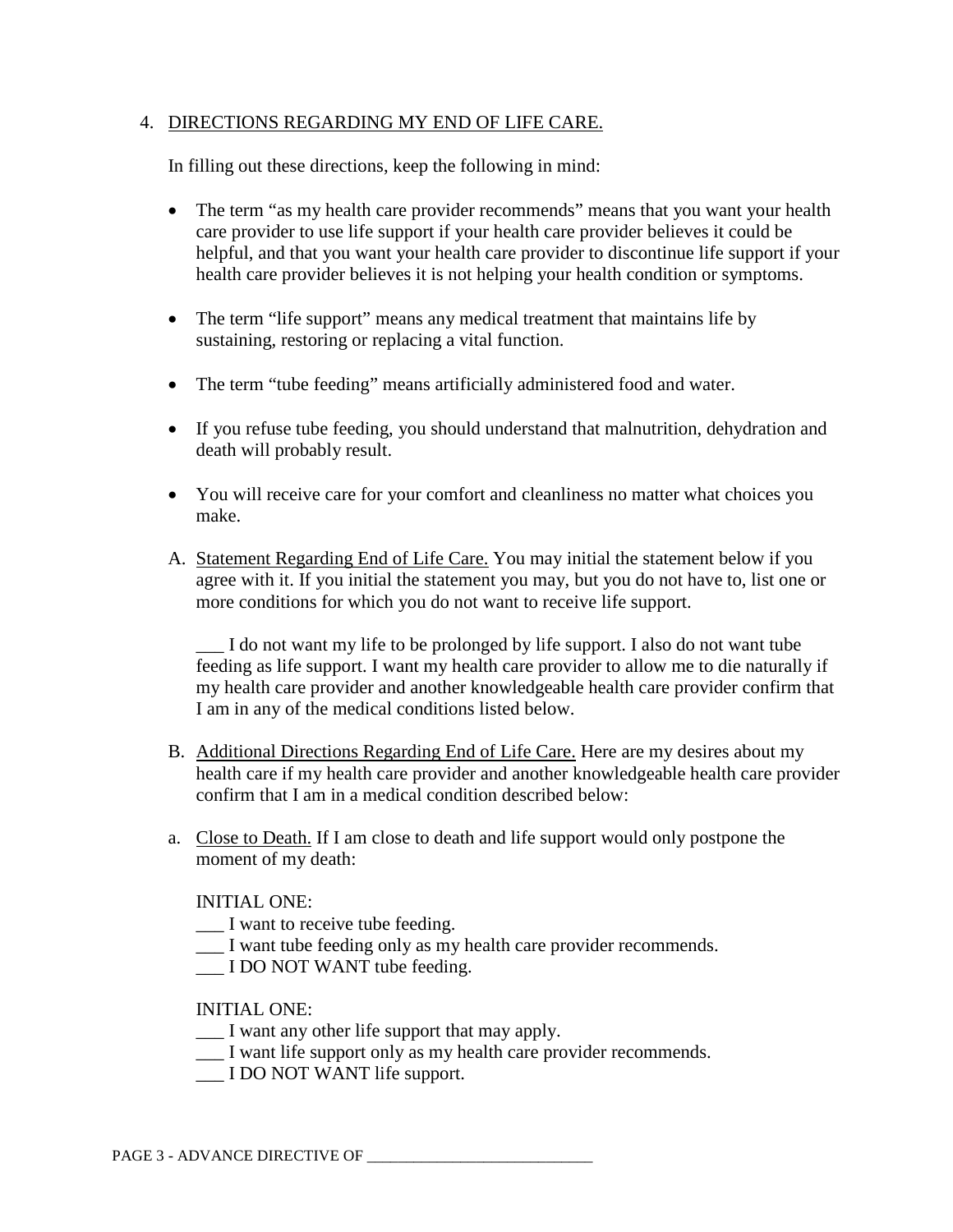b. Permanently Unconscious. If I am unconscious and it is very unlikely that I will ever become conscious again:

INITIAL ONE:

- \_\_\_ I want to receive tube feeding.
- \_\_\_ I want tube feeding only as my health care provider recommends.
- \_\_\_ I DO NOT WANT tube feeding.

INITIAL ONE:

- \_\_\_ I want any other life support that may apply.
- \_\_\_ I want life support only as my health care provider recommends.
- \_\_\_ I DO NOT WANT life support.
- c. Advanced Progressive Illness. If I have a progressive illness that will be fatal and is in an advanced stage, and I am consistently and permanently unable to communicate by any means, swallow food and water safely, care for myself and recognize my family and other people, and it is very unlikely that my condition will substantially improve:

INITIAL ONE:

- I want to receive tube feeding.
- \_\_\_ I want tube feeding only as my health care provider recommends.
- I DO NOT WANT tube feeding.

INITIAL ONE:

- \_\_\_ I want any other life support that may apply.
- \_\_\_ I want life support only as my health care provider recommends.
- \_\_\_ I DO NOT WANT life support.
- d. Extraordinary Suffering. If life support would not help my medical condition and would make me suffer permanent and severe pain:

INITIAL ONE:

- I want to receive tube feeding.
- \_\_\_ I want tube feeding only as my health care provider recommends.
- \_\_\_ I DO NOT WANT tube feeding.

INITIAL ONE:

- \_\_\_ I want any other life support that may apply.
- \_\_\_ I want life support only as my health care provider recommends.
- I DO NOT WANT life support.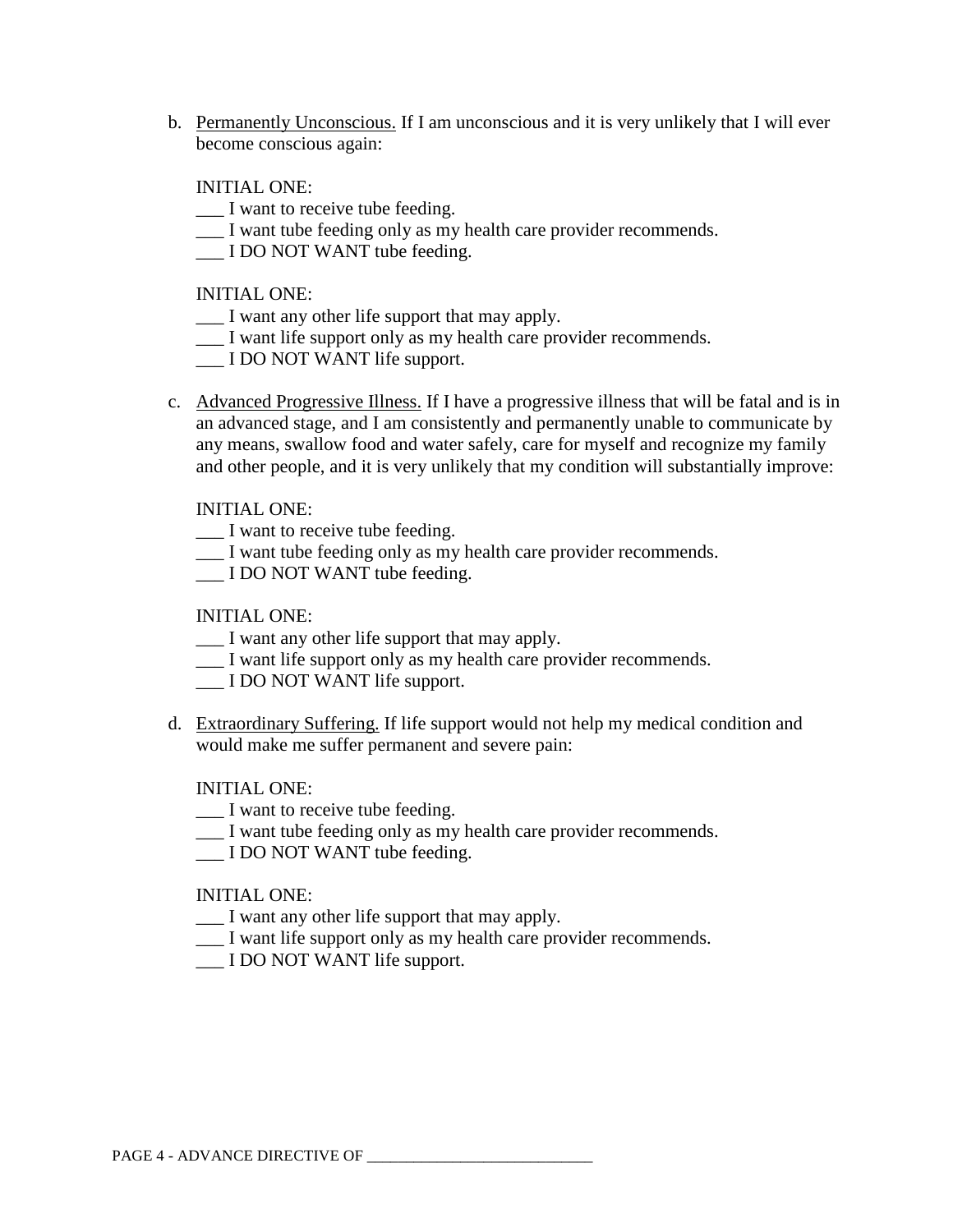- C. Additional Instructions. You may attach to this document any writing or recording of your values and beliefs related to health care decisions. These attachments will serve as guidelines for health care providers. Attachments may include a description of that you would like to happen if you are close to death, if you are permanently unconscious, if you have an advanced progressive illness or if you are suffering permanent and severe pain.
- 5. MY SIGNATURE.

| My signature: | $\Delta$ de $\cdot$ |  |
|---------------|---------------------|--|
|               |                     |  |

6. WITNESS. COMPLETE EITHER A OR B WHEN YOU SIGN.

\_\_\_\_\_\_\_\_\_\_\_\_\_\_\_\_\_\_\_\_\_\_\_\_\_\_\_\_\_\_\_\_\_\_\_\_\_\_\_

A. NOTARY:

State of \_\_\_\_\_\_\_\_\_\_\_\_\_\_\_\_\_\_\_\_\_\_ County of \_\_\_\_\_\_\_\_\_\_\_\_\_\_\_\_\_\_\_\_\_\_\_

| Signed or attested before me on | $, 20$ , by |  |
|---------------------------------|-------------|--|
|---------------------------------|-------------|--|

Notary Public - State of \_\_\_\_\_\_\_\_\_\_\_\_\_\_\_\_

## B. WITNESS DECLARATION:

The person completing this form is personally known to me or has provided proof of identity, has signed or acknowledged the person's signature on the document in my presence and appears to be not under duress and to understand the purpose and effect of this form. In addition, I am not the person's health care representative or alternate health care representative, and I am not the person's attending health care provider.

| Witness Name (print): |  |  |
|-----------------------|--|--|
| Signature:            |  |  |
| Date:                 |  |  |

| Witness Name (print): |  |
|-----------------------|--|
| Signature:            |  |
| Date:                 |  |